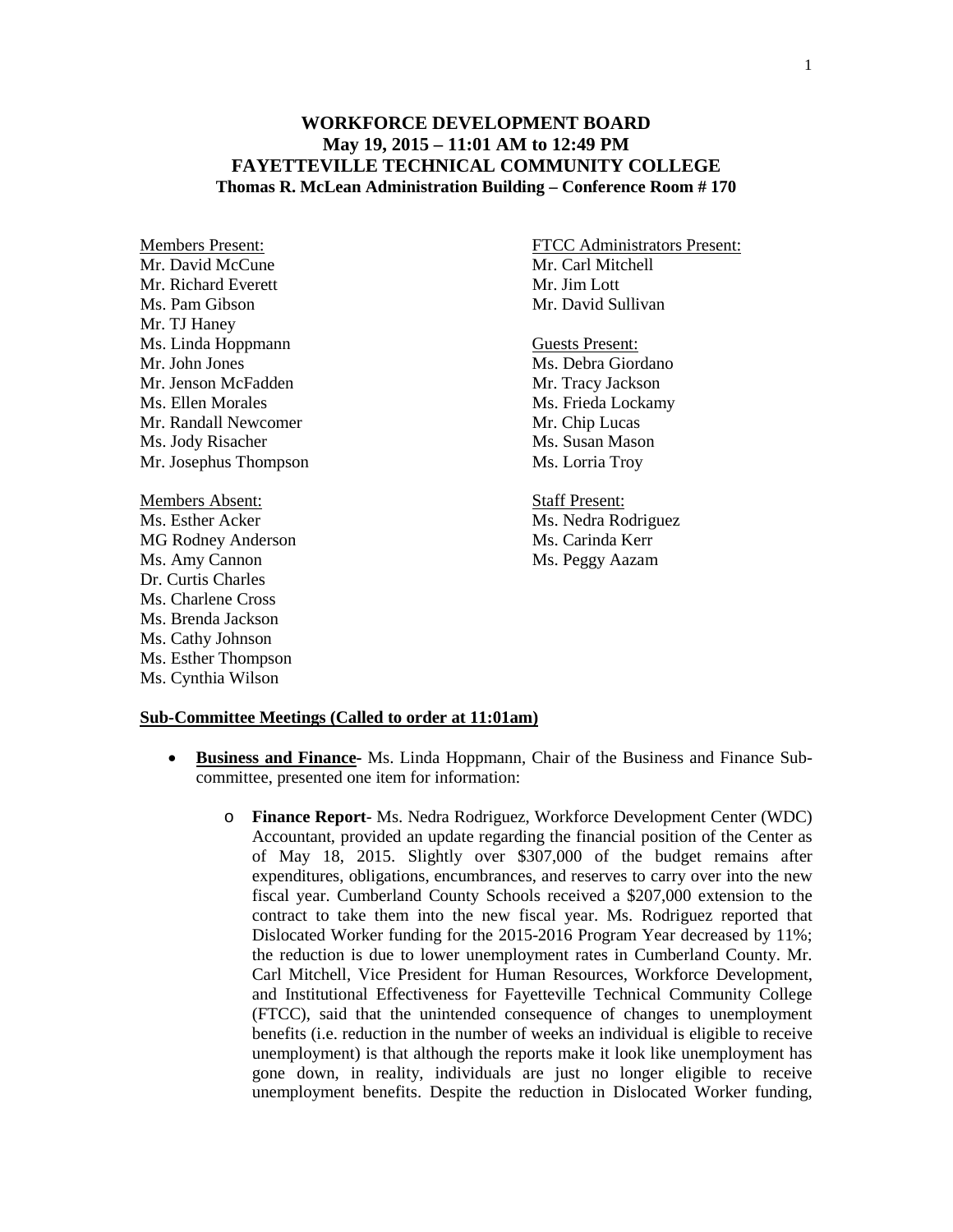there will be an increase of 3% in Adult Program funding. Ms. Rodriguez added that under the Workforce Innovation and Opportunity Act (WIOA), Adult and Dislocated Worker funding can be used interchangeably. The thought is that if reduced Dislocated Worker funding means more people are employed, program funds can be used to reach those whose unemployment has lapsed. Mr. Jim Lott, Director, explained that the state took hits in all funding categories; comparatively, we did better at the local level. The Youth Program will see a 2% increase in funds. With Youth funding allocations partially based on performance, the increase in funding is in part due to the great job Cumberland County Schools has done since they have had the contract to provide Youth Program services. The Business and Finance sub-committee accepted the financial report as information only.

- **Planning and Evaluation** Mr. Richard Everett, Chair of the Planning and Evaluation Sub-committee, presented five items of information:
	- o **Youth Council Report**  Mr. Lott provided a brief update on the Youth Council. Members of the Youth Council and Youth Program staff met on Wednesday, May 13, 2015 for a brainstorming session to discuss ideas on developing outreach strategies and revising the internal program model in an effort to maximize retention of Out-of-School youth participants. Ms. Charlene Cross, Chair of the Youth Council, shared information she obtained from workshops she attended at the National Association of Workforce Development Professionals (NAWDP) Conference, May 4-6, 2015 that focused on disconnected youth, ages 16-24. While we may not be able to motivate this population, we can try to inspire them by providing engaging opportunities that speak "to" them, not "at" them. The Youth Program has already benefitted from the improvements made in the Service Delivery System and internal administrative processes at the Career Center. Mr. Chip Lucas, Executive Director, Career and Technical Education (CTE), for Cumberland County Schools (CCS), participated in a radio spot on WIDU that aired on May  $18<sup>th</sup>$ . He suggested that the Youth Council consider additional spots on popular radio stations to reach Out-of-School youth, as well as adding community partners to the networks used to impart program information and updates. Mr. Lott recommended raising the bar on the criteria and amount of incentives that youth participants are eligible to earn through the program. After this summer's Work Experience Program, the focus will change to recruitment for year-round internships and work-based learning opportunities. The Youth Council and staff vowed to explore new ideas and try new ventures, and they recognized the need to eliminate as many obstacles as possible so that youth participants do not get discouraged and prematurely end their participation in the program. Many participants need their basic skills met before they can even consider employment or long-term goals, and the barriers or challenges to employment are not always academic. Participants should be encouraged to embark on life-long learning, even after attaining gainful employment. The next Youth Council meeting is scheduled for Friday, June 5, 2015 at noon at the Career Center. The Planning & Evaluation sub-committee accepted the update as information only.
	- o **Update on Contract for WIA Youth Program –** Mr. Lucas provided an update on the WIA Youth Program. There are currently 252 total youth participants, including those in follow-up status. Youth Services staff, Youth Council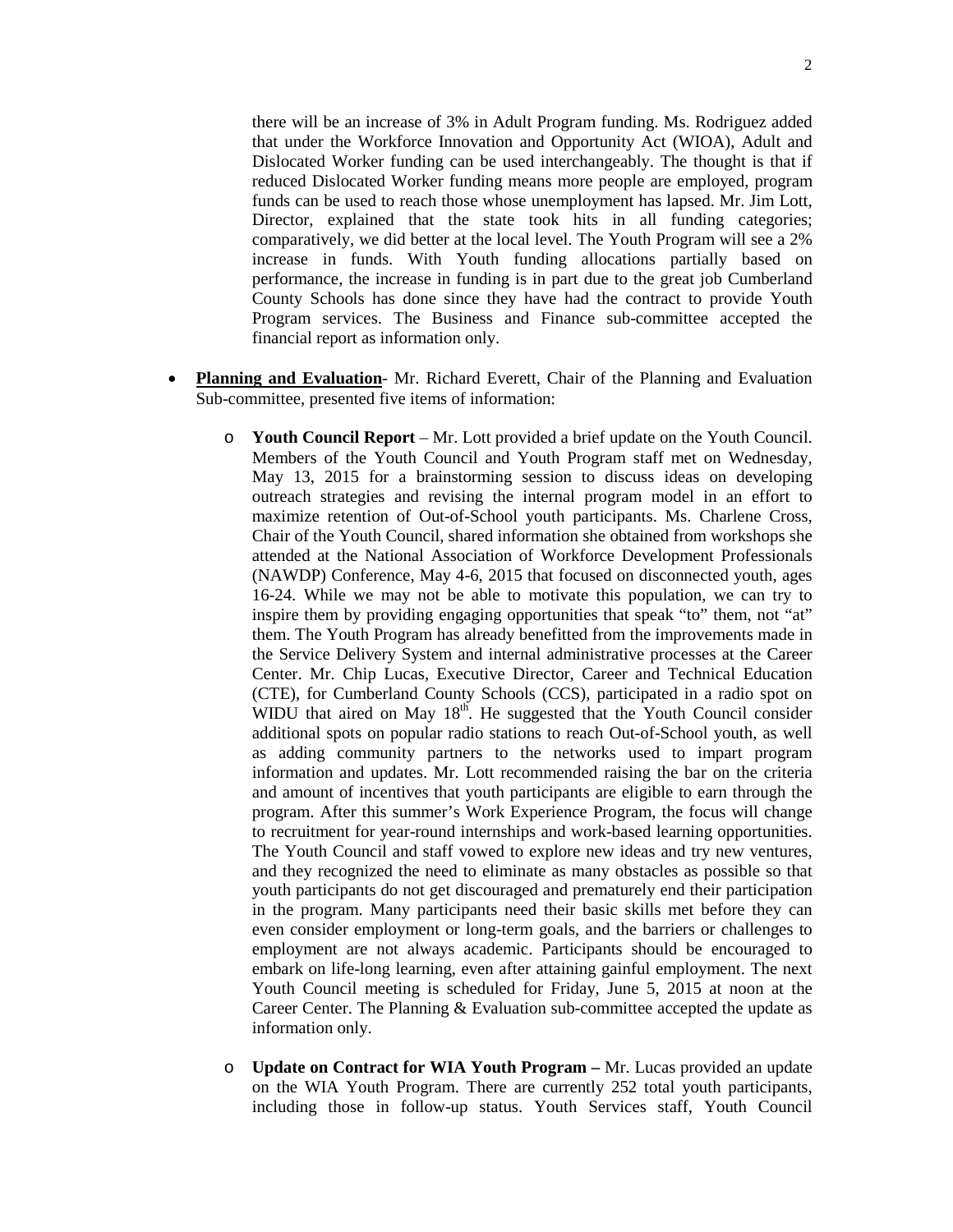members, and several youth participants attended the  $9<sup>th</sup>$  annual NC Youth Summit in Greensboro, NC on April 24-25, 2015. As of the meeting, they have received over 300 pre-applications from youth in the community and 175 locations have applied as work sites for the Summer Youth Work Experience Program. They are in the process of matching youth participants with their potential employers, to include Cumberland County Schools, Town of Hope Mills, Fayetteville Technical Community College, Fayetteville State University, Boys and Girls Club, Department of Social Services, Fayetteville Urban Ministry, Fayetteville Veterans Affairs Medical Center, and various private employers throughout Cumberland County. Employer training is scheduled for May 15, 2015 at the Education Resource Center (ERC). A Health Awareness workshop will be held for youth participants on May 16, 2015 at the Department of Social Services. Mr. Lucas said they are considering raising the wages for work experience, but will have to review the current guidelines. As of May 11, 2015, 92% of the original contract funds have been spent and/or accrued. An additional \$207,000 was added to the contract for the period of April  $1<sup>st</sup>$  to June  $30<sup>th</sup>$ ; the new contract will take effect July 1, 2015. The Planning & Evaluation sub-committee accepted the update as information only.

- o **Update on Contract for WIA Adult & Dislocated Worker Program -** Ms. Lorria Troy, Program Director for ResCare Workforce Services, provided an update on the WIA Adult & Dislocated Worker Program. The report included updated year-to-date contract measures for the categories of Customers Enrolled in WIA, New Customers Enrolled in Occupational Training, and Customers Receiving a Training Service. Ms. Troy acknowledged that they have achieved their program goals with the mutual support of the Division of Workforce Services (DWS) staff. Contract year to date, 92% of total training funds have been obligated (93% of Adult funds and 90% of Dislocated Worker funds). In the month of April, the Business Services Representative was actively involved in the Cumberland County Chamber of Commerce meeting and the Technical Trades & Career Fair at FTCC. Participants placed into employment with Royal Threads, Destiny Now Academy, and Hercules Steel through On-the-Job Training contacts have successfully completed their training hours and have been retained by their employers. Upcoming events include Senior Health/Career Fair at DSS, Cumberland County Chamber of Commerce meeting, and Veteran's Stand-down event in May, and the Cumberland County Library Job Fair in August. The Planning & Evaluation sub-committee accepted the update as information only.
- o **Recommendation to extend WIA Adult & Dislocated Worker Program Contract**- Based on ResCare Workforce Services' performance since contracting to provide Workforce Investment Act (WIA) Adult and Dislocated Workers services in Cumberland County as of July 1, 2014, Mr. Lott recommended that the Planning & Evaluation sub-committee recommend that the full Workforce Development Board recommend to Dr. Larry Keen, President of FTCC, to extend the contract for one year, July 1, 2015-June 30, 2016. A draft of the proposed Statement of Work that will be a part of the new contract was included in the notebook. Center-wide goals include, at a minimum, 4000 adults and dislocated workers (combined) will be enrolled in basic and/or career services, with at least 2000 of those enrolled to receive at least one training activity. A minimum of 300 job seeker customers will be enrolled in WIOA Career Services (beyond basic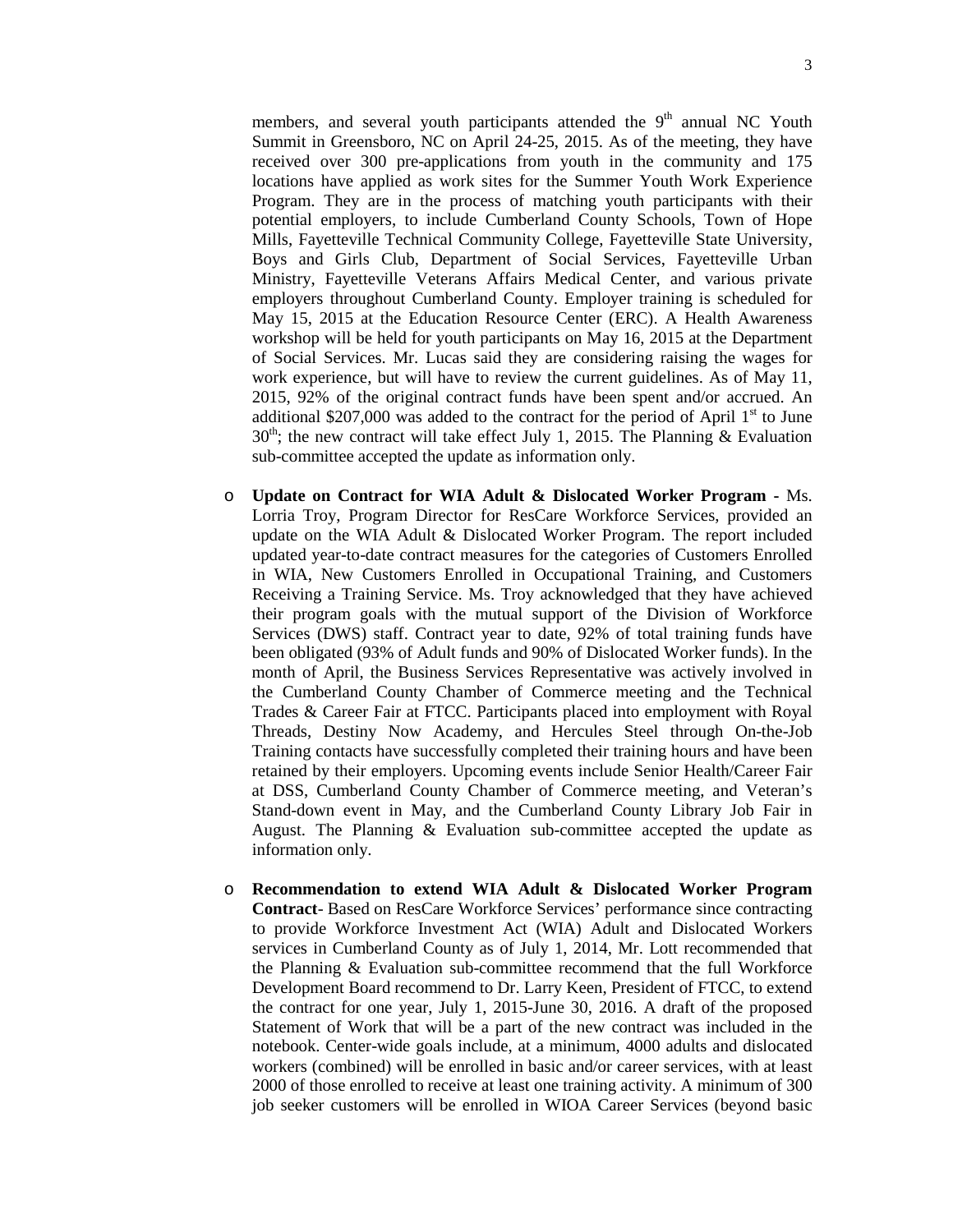career services), with a minimum of 200 career seekers enrolled in work-based learning or voucher-based training activities. At least 250 individuals are to be placed in unsubsidized jobs in the public and private sector, with job placements defined as instances where the individual obtains employment as a result of receiving services through the Career Center, even if not due to direct referral. The new contract will be consistent with the language of the original contract, with funding and additional operational details subject to final contract negotiations. Mr. Mitchell reported that he and Dr. Keen are ecstatic with the performance and high goal attainment of ResCare. He added how well WIA staff have integrated with DWS staff for a collaborative team effort in providing services to Cumberland County citizens. Mr. TJ Haney made a motion to approve the recommendation to extend the contract with ResCare to provide WIA Adult and Dislocated Workers program services for one year (July 1, 2015-June 30, 2016); Mr. Everett seconded the motion. The Planning & Evaluation subcommittee voted to bring the recommendation to the full Board for their consideration.

o **PY2015 Local Area and Regional Plan**- Mr. Lott provided a summary of the annual Cumberland County Local Area Plan and the Regional Area Plan, which are required by the state in order to receive WIOA funds. Local Area Plans are descriptions of the Local Area's workforce environment, needs, administrative organization, and system for service delivery. For Program Year 2015, the Cumberland County Local Area Plan proposes to enroll at least 4000 adults and dislocated workers in basic and/or career services, with all WIOA customers to receive job search assistance, counseling, and career planning. In addition to short term training, many WIOA participants will also be enrolled in work experience and On-the-Job Training opportunities. The program will emphasize training in the in-demand sectors of Healthcare, Transportation and Distribution, Leisure and Hospitality, and Information Technology, while also observing customer choice. All participants will be encouraged to participate in the Human Resource Development (HRD) Program, take the Work Keys Test, and become certified in the Career Readiness Credential (CRC). At least 320 Out-of-School youth (ages 16-24) and 80 In-School youth (ages 14-18) will be served, with the main program activity of paid internships (i.e. work experience). The Youth Program will focus on recruiting and connecting with youth who are out of school and not in the workforce. As required by WIOA, the annual plan proposes to increase partnerships with the Temporary Assistance to Needy Families (TANF) program (through the Department of Social Services) and the Vocational Rehabilitation Services program, and promote cross-training between the programs, WIOA, and Wagner-Peyser. The annual plan will include intentions to sponsor class-size training, as allowed in WIOA, to support a sector strategies approach, and the promotion of career pathways. In conjunction with the Career and Technical Education (CTE) program, the career pathways that have been identified and will be the first to be developed are the Collision and Repair industry and Transportation, Logistics, and Distribution. The program intends to increase opportunities for individuals to obtain their Career Readiness Credential (CRC), recruit employers that will commit to recognizing individuals with a CRC as part of their hiring process, and work with the school system to continually reduce the high school dropout rate, all in an effort toward applying to become a Certified Work Ready Community. Goals for the Workforce Development Board (WDB) include developing a three year strategic plan, reorganizing sub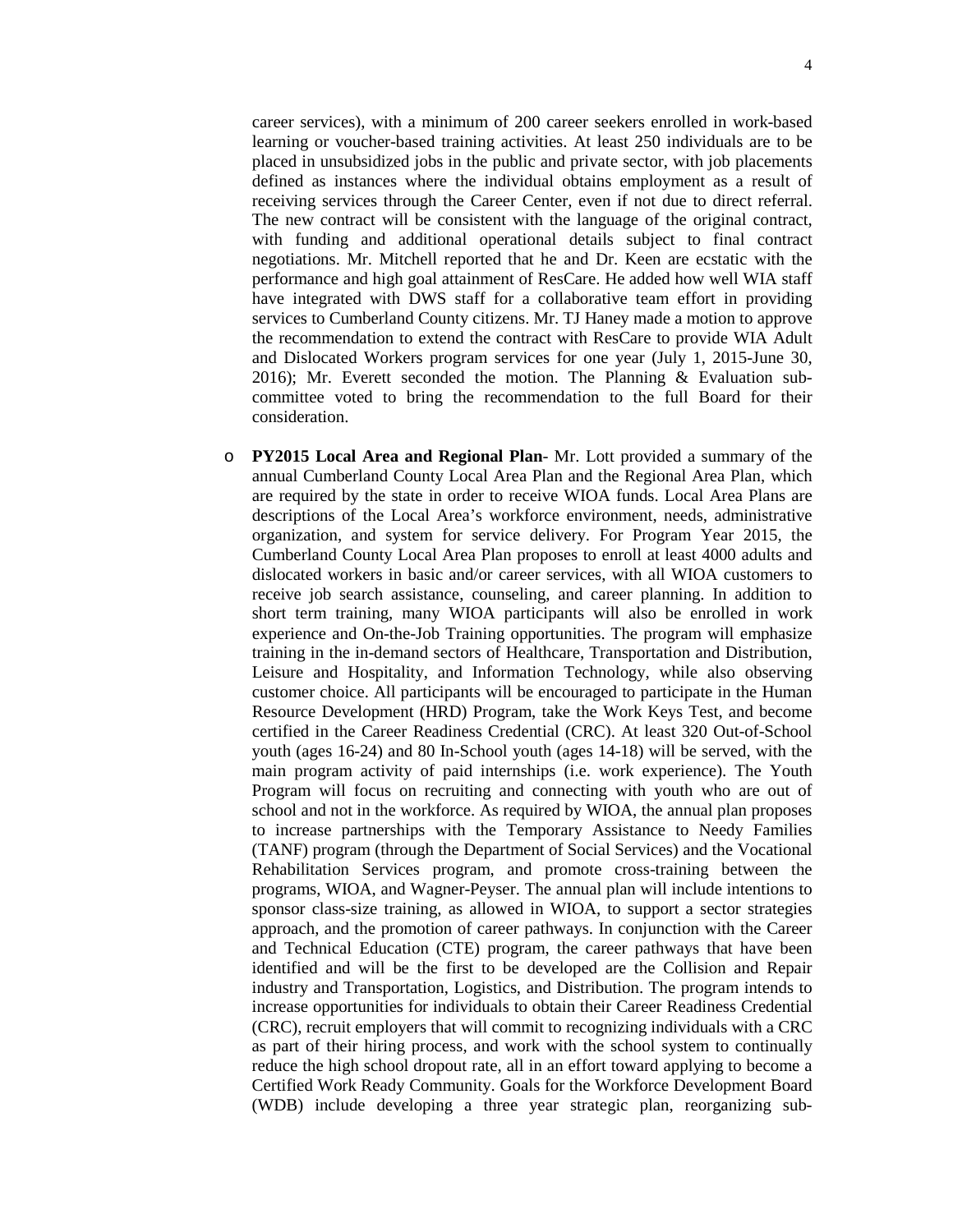committees of the WDB in coordination with the strategic plan, and exploring grant opportunities in order to expand workforce services to the citizens of Cumberland County. The annual Regional Area Plan was developed in conjunction with representatives from the Triangle South (Chatham, Harnett, Lee, and Sampson Counties) and Lumber River (Bladen, Hoke, Richmond, Robeson, and Scotland Counties) Local Areas. The areas have similar populations and workforce, with Fort Bragg and the military having an effect on employment opportunities in all of the counties. In many instances, workers live in one county and are employed in another. Commuting patterns reveal the three areas to be one economic region, with the largest commuting intersections occurring with Wake, Robeson, and Hoke Counties. The regional workforce areas will continue to work closely together to serve individuals in the NCWorks Career Centers through the integrated services model. Recognizing that employers will hire the best suited individuals and workers will seek employment with the best employers, regardless of the county they live in, the three areas will also cooperate with job referrals, placements, and On-the-Job Training and internship opportunities. A customized, comprehensive labor market summary of the region was included in the notebooks. Mr. Haney made a motion to approve the PY2015 Local Area and Regional Plans; Mr. Everett seconded the motion. The Planning & Evaluation sub-committee voted to bring the recommendation to the full Board for their consideration.

- **Labor Market Information** Mr. McCune presented one item of information:
	- o **Review of most recent LMI report** Mr. Lott referred to the Labor Market Overview provided by the Labor & Economic Analysis Division (LEAD) of the NC Department of Commerce for May 2015 included in the notebook. Despite unemployment rates at the local, state, and national levels continuing to decrease, there are still over 8600 individuals unemployed in Cumberland County. Mr. Lott acknowledged that the number of manufacturing jobs has held at 6500 individuals. Additional information related to top occupations as provided on reports from LEAD and Economic Modeling Specialists International (EMSI) were included in the notebooks., Ms. Jody Risacher reported that the 2014 Hot Jobs brochure was widely distributed at the local libraries and very popular. Mr. Lott said that he would inquire if an updated version of the information is available. Mr. Haney provided an update on the Industry Contact Team's efforts since the last meeting. Mr. Haney (Executive Director for Economic Development and Military Continuing Education for FTCC) and Ms. Cathy Johnson (Director of Economic Development for the Economic Development Alliance of Fayetteville and Cumberland County) will meet again in July 2015, but in the meantime Mr. Haney was able to provide some current information on manufacturing-related activities. The Training Manager for Goodyear has left the company, so the proposed 51-week Industrial Electrician Skills training program is on hold indefinitely as they advertise for a new Training Manager. MANN+HUMMEL Purolator made over a \$14 million capital investment in 2014-2015 and qualified for a second NCWorks Customized Training project which begins this month; the training package is valued at nearly \$42,000 and will use training assets from FTCC, NCWorks Regional Trainer, NC State University-Industrial Extension Service, and two third parties. The company has converted 65 temps to full time positions on Monday, May 11, 2015 and now has over 860 full time employees. Clear Path Recycling was already in the middle of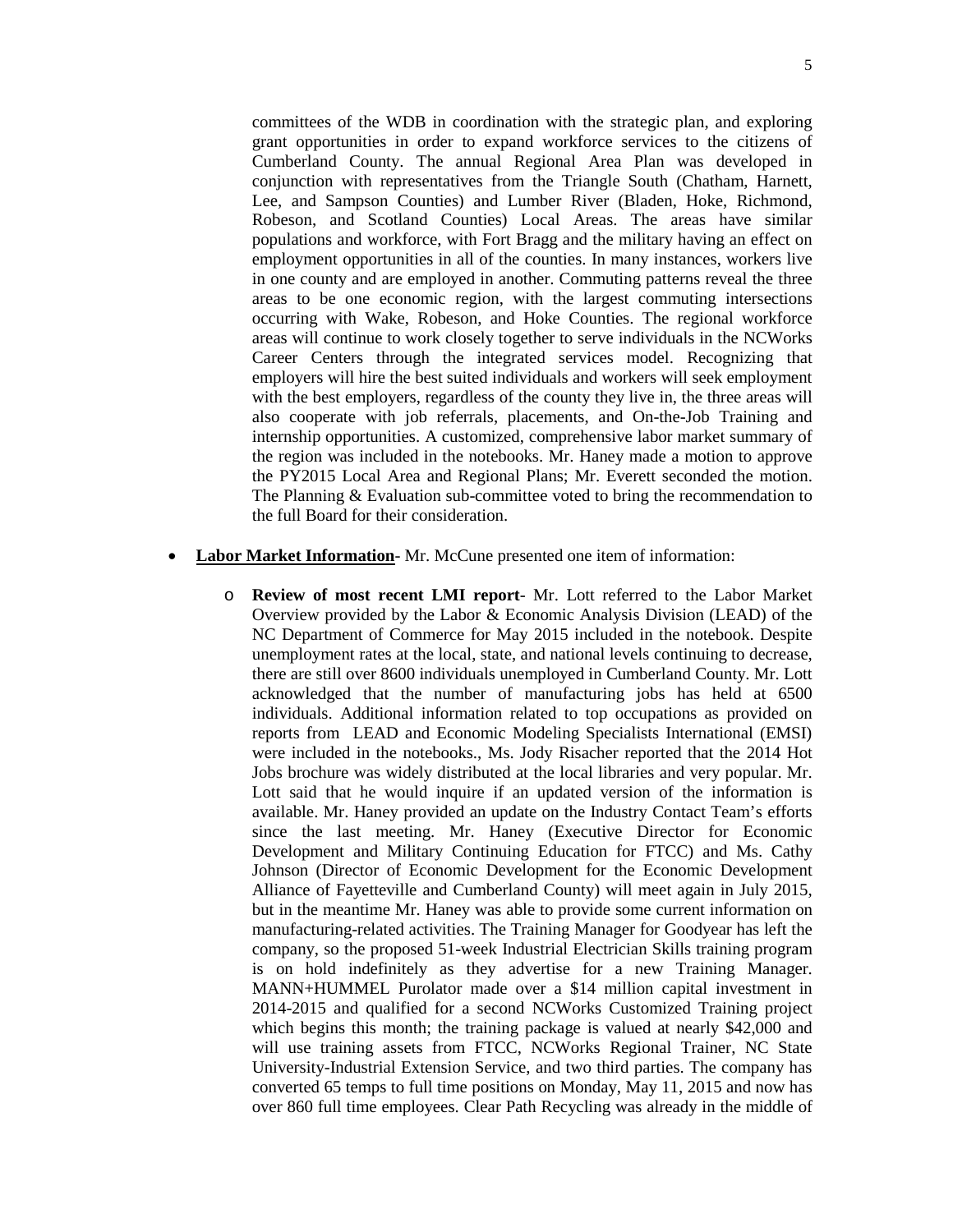their second NCWorks Customized Training project when they made an additional investment of \$13 million. They replaced conveyor and sensing equipment and are now able to move more product. The new program added funds to the existing project to cover more topics, bringing the value to over \$31,000 and will use training assets from FTCC, Central Carolina Community College, NCWorks Regional Trainer, NCWorks BioNetwork, and a third party. Mr. Haney added that their new point of contact with Clear Path Recycling is now the production supervisor, who is willing and eager to coordinate the training into and around the company's production and shift schedules. The NCWorks Customized Training Program of the NC Community College System will become a member of the NC Manufacturing Extension Program (NCMEP) beginning July 1, 2015. This will allow the program to broaden and diversify the products and services it provides to industries, which is especially significant since the alliance is rated on quality, usefulness, and the quantifiable financial impact realized as a result of the programs and services. The NCMEP will host its first annual Manufacturing Conference (mfgCON) in Raleigh on October 20- 21, 2015. It is an opportunity for learning, networking, and industry collaboration for and by manufacturing professionals. Eaton Corporation has submitted a proposal to co-present a workshop with Mr. Haney about their experience with and the benefits of their ongoing involvement with utilizing the resources of the NC Community College System and their strategic partners. Mr. Haney has been in communication with the NCMEP Regional Manager, Kami Baggett, who serves Chatham, Cumberland, Harnett, Hoke, Johnson, Lee, Moore, parts of Wake, and Wilson counties. Mr. Haney and Mr. Lott submitted a proposal to present a workshop at the annual NCWorks Partnership Conference in Greensboro, NC, October 2015. The Labor Market Information sub-committee accepted the data as information only.

- **Program Activities and Community Relations-** Mr. McCune presented two items of information:
	- o **Update on Integrated Service Delivery** –Mr. Lott provided an update regarding the progress of Integrated Service Delivery (ISD). The ISD Leadership Team (Mr. Lott, Mr. Josephus Thompson, and Ms. Troy) is working well and continues to meet frequently to ensure improvements to services and procedures. He reported that Mr. Thompson has been doing a great job since coming on board in April. Mr. Thompson shared that they are moving forward expeditiously with a cooperative agreement between DWS, ResCare, and community partners to provide referrals for available services and resources. The Career Center has weekly staff meetings and trainings on Thursday afternoons. They have discussed issues in co-enrollment and have developed a new pre-application in order to reduce customers' wait time. All Career Center staff members have been re-designated to one of four teams: Welcome, Employment, Talent Development, and Employer Services. The organization chart and service descriptions will be revised in preparation of the certification of the Career Center. Plans are underway for additional staff training on the use of labor market information and improved customer service. Scanners will be provided to all staff in an effort to move toward electronic recordkeeping and to expedite co-enrollment. Updated summary reports of the many services provided at the Career Center since July 1, 2014 and over the last 30 days were included in the notebook. The Program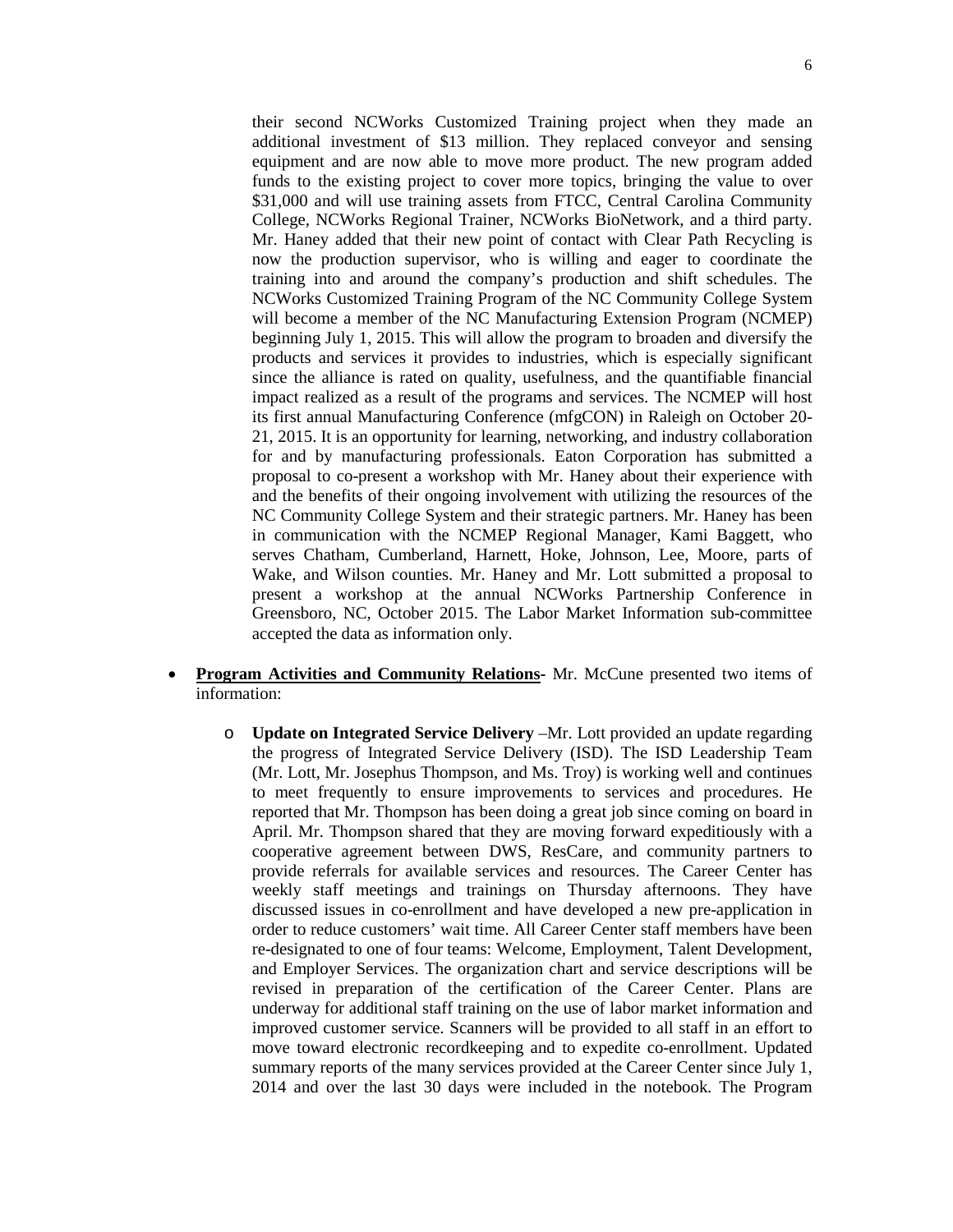Activities and Community Relations sub-committee accepted the update as information only.

- o **Update on Cumberland County as a Work-Ready Community** In follow up to the Board's interest in becoming a Certified Work-Ready Community, Mr. Lott reported that we are working with the Youth Program contractor, Cumberland County Schools, to apply in September 2015 to be a Certified Work Ready Community. The application process, which is overseen by the North Carolina Chamber of Commerce, allows two years to meet the three basic requirements: a demonstrated decrease in high school drop-out rate, high employer and business commitments to use the CRC in their hiring process, and an increase in the number of individuals who earn a Career Readiness Credential (CRC). Two counties in North Carolina, Craven and Carteret, have already been certified. Cumberland County will be one of twenty counties that will begin the application process this year. Our requirements include gaining at least 158 employer commitments; we currently only have one, a construction company, T.A. Loving Company. Ms. Pam Gibson reported that she and Mr. Lucas will be meeting with the Human Resources group of the Plant Managers' Association in June to promote the Work Ready Community concept. The Program Activities and Community Relations sub-committee accepted the update as information only.
- **Marketing/Bylaws/Nominations-** Mr. McCune presented two items of information:
	- o **Recognition Banquet and Selection of Award Recipients** The Cumberland County Workforce Development Board will host its first annual recognition luncheon on June 9, 2015 at 12 noon at the Holiday Inn I-95 South (1944 Cedar Creek Road, Fayetteville, NC 28314). Invitations were included in the notebooks and were sent to various individuals in the community, including the County Commissioners and City Council. The purpose of the event is to honor outstanding participants and employers of the Workforce Development Center. Members of the Marketing/Bylaws/Nominations sub-committee reviewed nominations submitted by the service contractors, ResCare and Cumberland County Schools, and made selections based on the criteria that the state uses each year for the Governor's NCWorks Awards of Distinction recognized at the annual NCWorks Partnership Conference in Greensboro in October. The award winners' stories will be submitted to the NCWorks Training Center for statewide consideration. Summaries of the success stories selected to be recognized at the luncheon were included in the notebooks: Jacquia Wilson (Outstanding Workforce Development Younger Youth); Carla Lee (Outstanding Workforce Development Young Adult); April Jones (Outstanding Workforce Development Adult); and Vergeline Billy (Outstanding Workforce Development Dislocated Worker). Cape Fear Valley was selected to be recognized as an outstanding employer. Ms. Gibson made a motion to approve the selections to be recognized at the luncheon banquet; Mr. McCune seconded the motion. The Marketing/Bylaws/Nominations sub-committee voted to bring the recommendation to the full Board for their consideration.
	- o **Update on the Reconstitution of the WDB** Due to WIOA-related changes in the local board membership requirements, North Carolina is requiring that current Workforce Development Boards be dissolved. The Cumberland County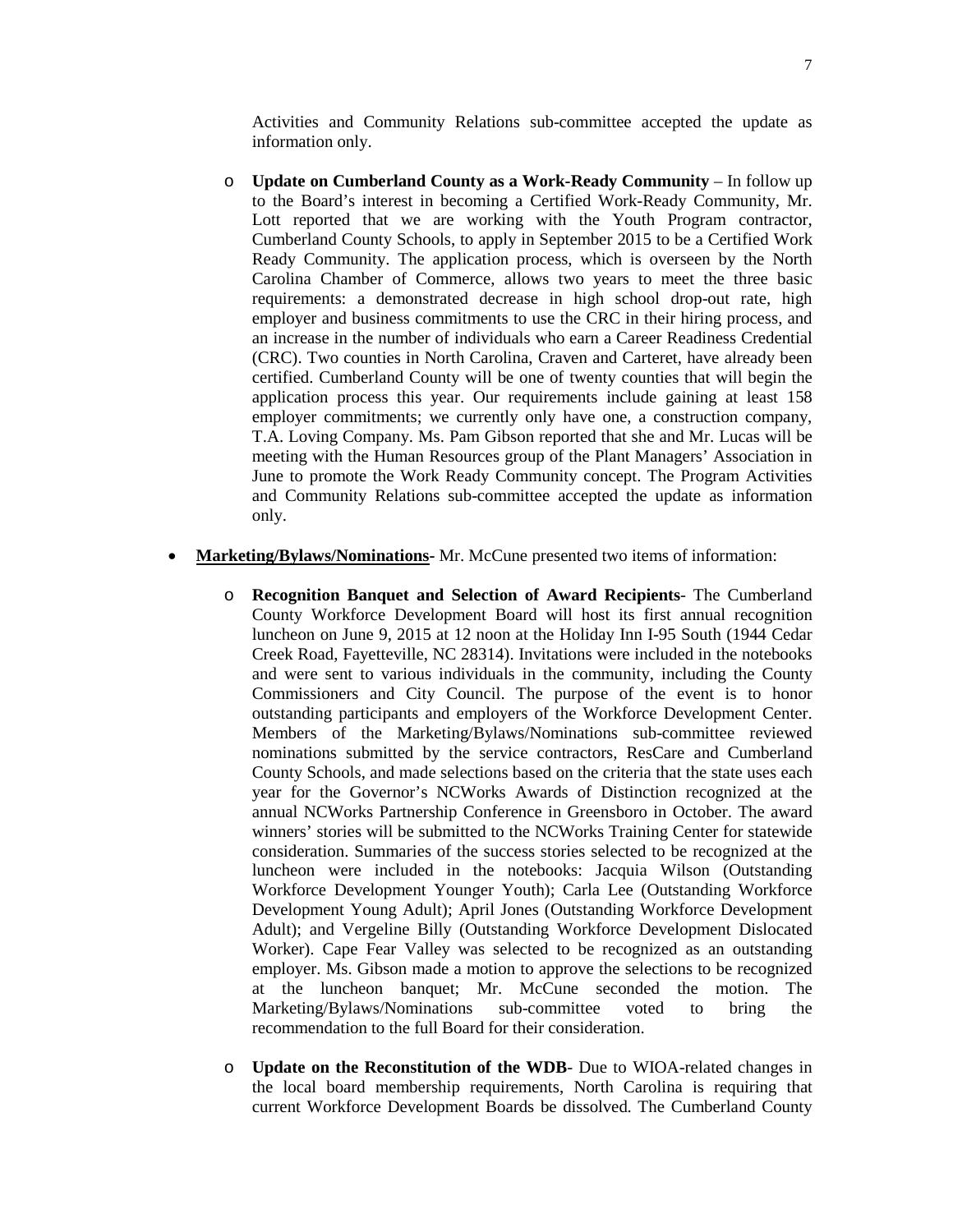Commissioners will have until September 2015 to appoint a new Board that meets the new requirements. Current WDB members, regardless of their tenure, are eligible to reapply. It is anticipated that the Commissioners will appoint many of the current WDB members; all appointed members will begin new three-year terms. The current Board will continue to meet until the new WDB is in place, including meetings that take place after the July 1, 2015 implementation of WIOA. Also as of July  $1<sup>st</sup>$ , the Youth Council will become a standing committee of the new WDB, but will retain all of its current members. Additional information regarding the required membership representation was included in the notebook. The Marketing/Bylaws/Nominations sub-committee accepted the update as information only.

Ms. Rodriguez introduced Ms. Carinda Kerr, who just joined the WDB Support Staff as an Accountant I. Ms. Kerr has her Masters of Science degree in Accounting from Liberty University in Lynchburg, VA, and she has recently re-entered the workforce now that her four children are school-aged.

Mr. McCune reminded WDB members to re-apply to the Board, if they have not done so already. The application is available through the Cumberland County website. [\(http://www.co.cumberland.nc.us/commissioners/board\\_application.aspx\)](http://www.co.cumberland.nc.us/commissioners/board_application.aspx)

## **OFFICIAL MEETING**

**I. Call to Order -** The May 19, 2015 meeting of the Workforce Development Board was called to order by the Board Vice Chair, Mr. Richard Everett, at12:28 PM.

**II. Recognition of Guests** – Mr. Everett welcomed and thanked the guests in attendance, including Mr. Tracy Jackson, Assistant County Manager for Support Services, Ms. Debra Giordano, Director of Operations and General Manager of ResCare, and Mr. David Sullivan, Vice President of Legal Services for FTCC.

**III. Ethics Awareness and Conflict of Interest Statement** – Mr. Everett read the North Carolina State Ethics Commission Ethics Awareness & Conflict of Interest reminder statement to the Board.

**IV. Approval of Minutes -** Mr. Everett asked the members to review the minutes from the April 14, 2015 WDB meeting. A motion was made by Mr. TJ Haney to approve the minutes as read; the motion was seconded by Mr. John Jones and passed unanimously. The approved minutes will be posted on the Workforce Development Board website at the conclusion of the Board meeting.

**V. Sub-Committee Reports –** Sub-Committee Chairs presented information to the full Board that had been previously considered by the Sub-Committee members in the committee meetings. All information presented was also included in the Board notebooks for review.

- *Business and Finance –*Ms. Linda Hoppmann presented the following information to the Board:
	- o Finance Report– Ms. Nedra Rodriguez presented an updated financial report to the Business and Finance Sub-committee. The Board accepted the report as information only.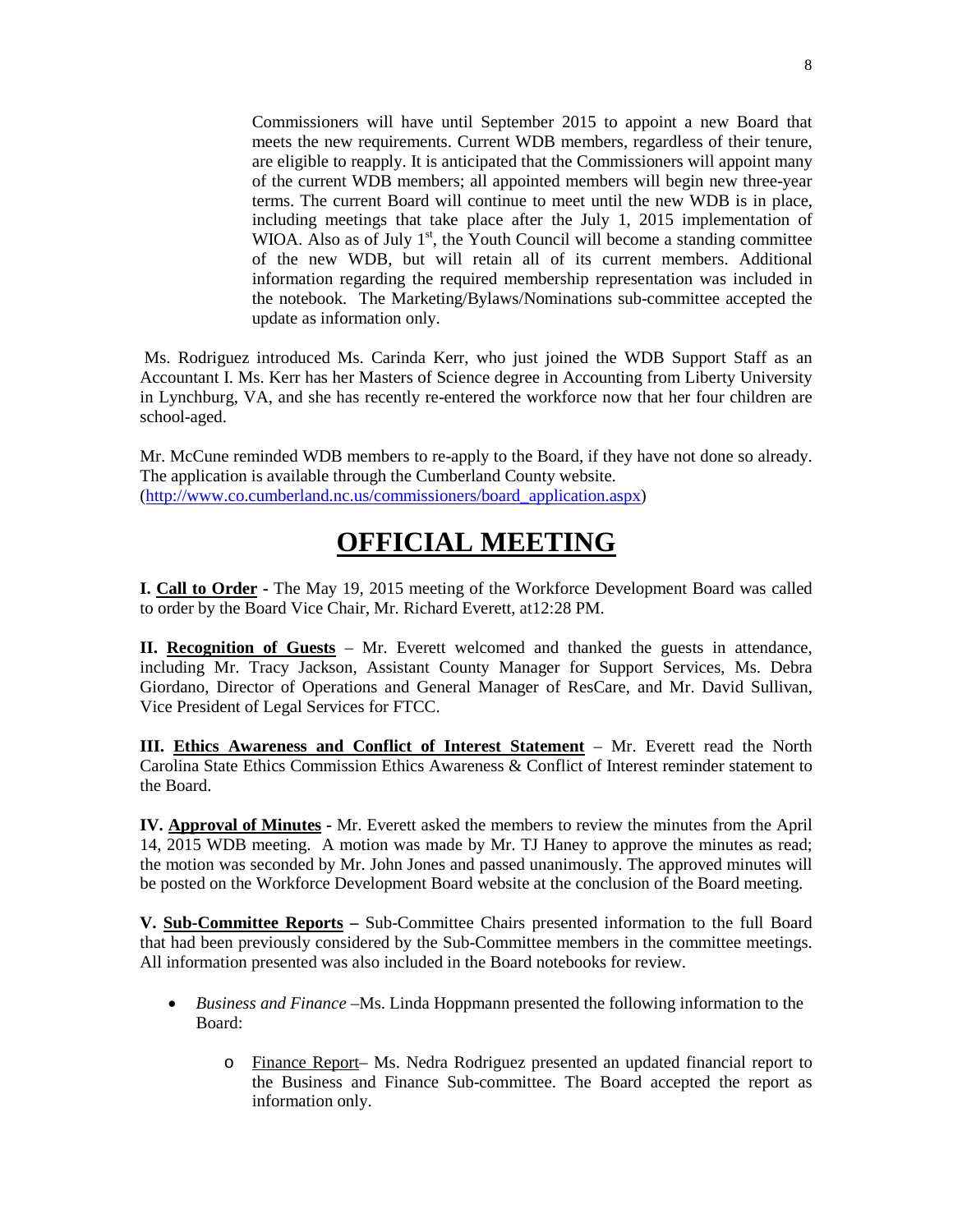- *Planning and Evaluation* Mr. Richard Everett presented the following information to the Board:
	- $\circ$  Youth Council Report Mr. Jim Lott, Director, provided an updated on the Youth Council to the Planning and Evaluation sub-committee. The Board accepted the report as information only.
	- o Update on Contract for WIA Youth Program Mr. Chip Lucas, Executive Director, Career and Technical Education, for Cumberland County Schools, provided an update on the WIA Youth Program to the Planning and Evaluation sub-committee. The Board accepted the report as information only.
	- o Update on Contract for WIA Adult & Dislocated Worker Program Ms. Lorria Troy, Program Director for ResCare Workforce Services, provided an update on the WIA Adult & Dislocated Worker Program to the Planning and Evaluation sub-committee. The Board accepted the report as information only.
	- o Recommendation to extend WIA Adult & Dislocated Worker Program Contract-The Planning & Evaluation sub-committee recommended that the full Workforce Development Board recommend to Dr. Larry Keen, President of FTCC, to extend the contract with ResCare Workforce Services to provide Adult and Dislocated Worker Program services for one year, July 1, 2015-June 30, 2016. Ms. Hoppmann made a motion to approve the recommendation to Dr. Keen; the motion was seconded by Ms. Jody Risacher and passed unanimously. Mr. Lott, on behalf of the staff, Mr. Mitchell, on behalf of FTCC, and Mr. Everett, on behalf of the WDB, have been happy with the results and performance of ResCare over the past year. Ms. Giordano thanked the Board for a great first year and their support. She remarked that they are all people in the business of helping people and expressed her appreciation for the support of the staff and partners. She commented that the Cumberland County WDB has one of the most engaging Boards and conducts some of the best meetings she has seen.
	- o PY2015 Local Area and Regional Plans- Mr. Lott presented summaries of the Program Year 2015 Local Area and Regional Plans to the Planning & Evaluation sub-committee. Mr. John Jones made a motion to approve the PY2015 Local Area and Regional Plans; the motion was seconded by Ms. Hoppmann and passed unanimously.
- *Labor Market Information* Mr. Everett presented the following information to the Board:
	- o Review of most recent LMI report Mr. Lott shared the most recent Labor Market Overviews provided by the Labor & Economic Analysis Division (LEAD) of the NC Department of Commerce, as well as top occupation reports from LEAD and the Economic Modeling Specialists International (EMSI) database to the Labor Market Information sub-committee. Mr. Haney provided an update on the activities and efforts of the LMI Industry Contact Team. The Board accepted the reports as information only.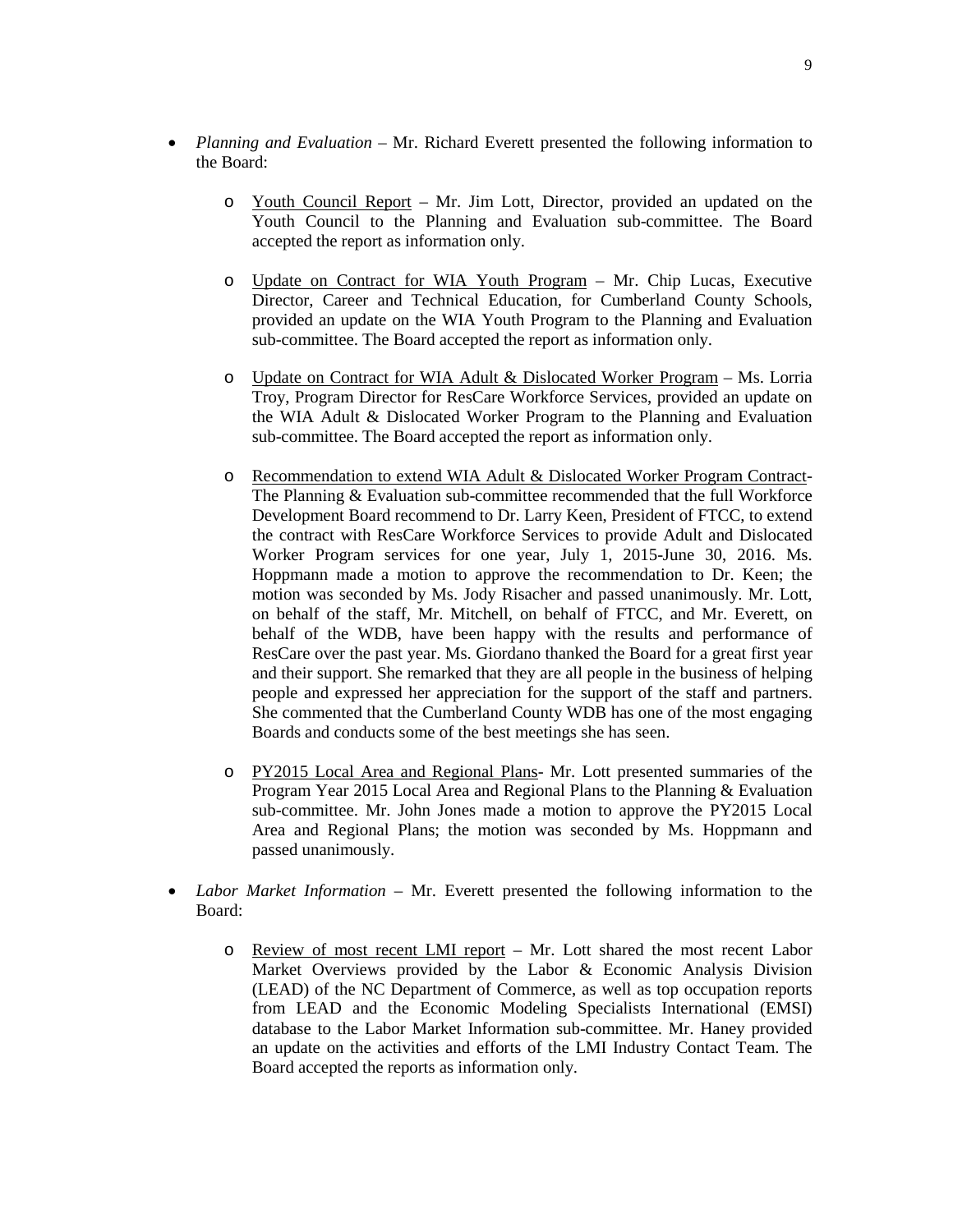- *Program Activities and Community Relations –* Mr. Everett presented the following information to the Board:
	- o Update on Integrated Service Delivery Mr. Lott provided an update on the progress of Integrated Services Delivery to the Program Activities and Community Relations sub-committee. The Board accepted the update as information only.
	- o Update on Cumberland County as a Work-Ready Community- Mr. Lott provided an update on efforts for Cumberland County to apply to be a Work-Ready Community to the Program Activities and Community Relations sub-committee. The Board accepted the update as information only.
- *Marketing/Bylaws/Nominations* Mr. Everett presented the following information to the Board:
	- o Recognition Banquet Mr. Lott presented additional details for the luncheon banquet to recognize outstanding participants and an employer to the Marketing/Bylaws/Nominations sub-committee. The recognition luncheon will take place on June 9, 2015 at the Holiday Inn on Cedar Creek Road at 12 noon. Ms. Gibson made a motion to approve the selections to be recognized at the luncheon; the motion was seconded by Mr. Haney and passed unanimously.

**VI. Director's Report** – Mr. Lott referred to the Director's Report located in the "Additional Items" tab of the notebook. The United States Department of Labor (USDOL) issued a Notice of Proposed Rulemaking (NPRM) as part of the process toward issuing final regulations for WIOA. They are allowing a sixty day comment period for all interested parties, and USDOL will not provide any additional information until the comment period has ended. USDOL has until January of 2016 to issue the complete and final regulations. To underscore that this is a transition year, USDOL did not release new performance requirements and has not defined the two new performance measures mentioned in WIOA. A special guidance letter was released to clarify what requirements must be in place by July 1, 2015 and those that will not be required until July 1, 2016. According to Training and Guidance Letter (TEGL) No. 27-14 dated April 15, 2015, the Chief Local Elected Official (CLEO) "is strongly encouraged to appoint a WIOA compliant Local Board within the first quarter of PY2015" (by the end of September, 2015). Therefore, this allows more time for the Cumberland County Commissioners to appoint a new local Board. The current Board will remain in place until the new Board is named, and will attend any meetings called until that time. Staff will provide orientation sessions for the new Board members. In news from the State Division of Workforce Solutions (DWS), North Carolina Department of Commerce, Secretary of Commerce, John Skvarla announced to the North Carolina Workforce Commission that he wants to see a much closer relationship between WIA, Community Colleges, and economic development. He also announced that the North Carolina has paid off its 2.8 billion dollar loan from the USDOL UI trust fund in only two years. Will Collins, Assistant Secretary for DWS, will announce the appointment of eight regional managers by the end of May. He actually contacted Mr. Lott prior to this meeting to inform him of the selection for this region, Sandhills, which consists of the Cumberland, Lumber River, and Triangle South workforce areas; Mr. Collins will make the formal announcement within the next few days. The new regional managers will act as liaisons between the local Career Centers and DWS, and foster more cooperation between the regional areas and the eight prosperity zones. Mr. Lott clarified that the regional areas differ slightly from the prosperity zones. There will be a period of transition at the state level due to the announcement that Dr. Scott Ralls, the Community College System President, is